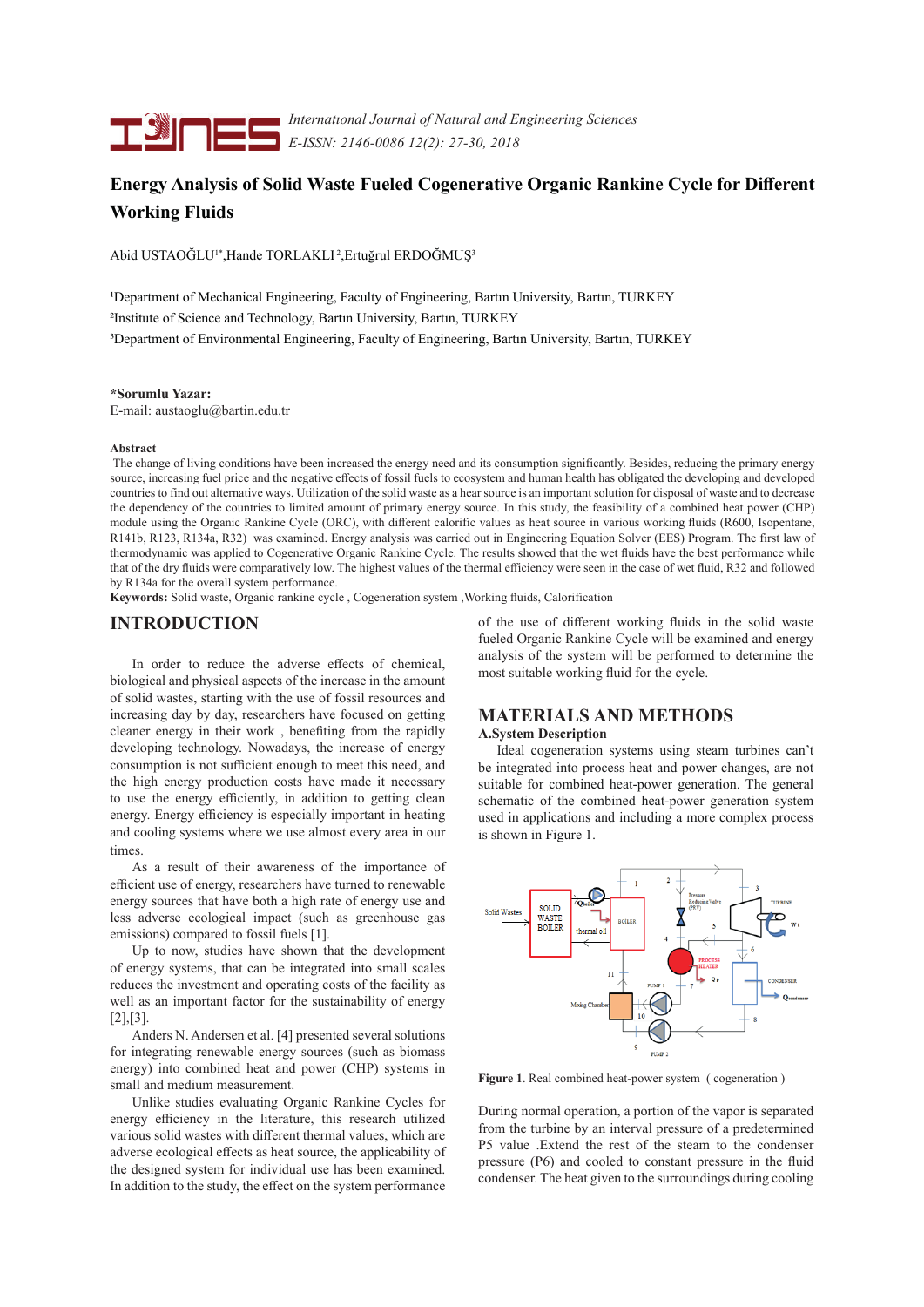is lost as waste heat.

When the process needs more heat, all of the steam is sent to the process heater. Steam passes through the condenser

 $(m_6 = 0)$  and waste heat losses do not occur (Q waste heat = 0). If this is not enough, some of the vapor formed in the boiler is directed to the process heater via a throttling valve or a pressure reducing valve. The highest value of the process heat is obtained by passing all the vapor obtained

from the boiler to the pressure reducing valve ( $\dot{m}_{1,2,3} = \dot{m}_4$ ). Power generation does not happen in this case. If the process does not have a heat load, all the steam is passed through the

turbine and the condenser ( $\dot{m}_4 = \dot{m}_5 = 0$ ). The system works like a steam power cycle.

In this article, solid wastes different thermal properties obtained from the Aladağ district of Bartın province were used as the working fluid as the heat source of the CHP system and energy analysis were made by using 6 different fluids in the isentropic, wet and dry properties as the working fluid (R600, Isopentane, R141b, R123, R134a, R32) in order to find the optimum fluid for the system. In addition, steam turbine (Organic Rankine Cycle) is used for power generation in the system. Cooling fluids with a flow rate of 5 kg/ s were used in the system and the calculations were taken into account when 10% of the steam obtained from the boiler was expanded before the turbine and 70% was expanded to a predetermined pressure of 500 kPa in the turbine before being sent to the process heater.

#### **B. Working fluid selection for system**

One of the important variables in thermodynamic systems is the determination of the refrigerant that provides energy transfer in the system.The determination of the fluid is to simulate different fluids for the cycle by some factors.A total of 6 different refrigerant fluids (R600, Isopentane, R141b, R123, R134a, R32) were selected for dry, isentropic, wet properties to be used as working fluid in the system. Parameters such as fluid availability, chemical stability, safety, toxicity, flammability, ecological effects (global warming potential GWP, ozone depletion potential ODP) were taken into account in selecting the fluids and their requirements coverage rates were examined.

As a result of the examination, the optimum fluid with the most suitable features for the system was determined. The thermodynamic parameters obtained and used in the study are obtained from the Engineering Equation Solver (ESS).

The properties of the refrigerants used are shown in Table 1.

|  |  |  |  | <b>Table 1.</b> The properties of the refrigerants [5] |  |
|--|--|--|--|--------------------------------------------------------|--|
|--|--|--|--|--------------------------------------------------------|--|

| Property          | Component          | Molar<br>mass.<br>(g/mol) | Critical<br>temperature.<br>$C_2$ | Critical<br>pressure<br>(MPa) | <b>ODP</b> | <b>GWP</b><br>$(100$ year) |
|-------------------|--------------------|---------------------------|-----------------------------------|-------------------------------|------------|----------------------------|
| Dry               | R600               | 58.12                     | 152.0                             | 3.80                          | 0          | $-20$                      |
| Dry               | <b>Isopentane</b>  | 72.15                     | 187.2                             | 3.38                          | 0          | $-20$                      |
| <b>Isentropic</b> | R <sub>141</sub> b | 116.95                    | 204.4                             | 4.21                          | 0.120      | 717                        |
| <b>Isentropic</b> | R <sub>123</sub>   | 152.93                    | 183.7                             | 3.66                          | 0.010      | 77                         |
| Wet               | R134a              | 102.03                    | 101.1                             | 4.06                          | 0          | 1370                       |
| Wet               | R32                | 52.02                     | 78.1                              | 5.78                          | 0          | 716                        |

#### **C. Thermodynamic equations for the energy transfer**

All of the equipment forming the cogeneration system using the Organic Rankine Cycle includes continuous flowopen thermodynamic processes. In continuous flow-open systems, heat and work transition between environment and system do not change with time. At the same time, all fluid properties at the inlet and outlet of the control volume are stable.

Mass conservation in continuous flow-open systems;

$$
\sum \dot{m}_{in} = \sum \dot{m}_{out} \tag{1}
$$

As the energy change in the control volume is constant

 $(\Delta E_c = 0)$ , the amount of energy (mass, heat, work) entering the system at that time should be equal to the amount of energy generated.

Energy conservation in continuous flow-open systems;

$$
\dot{E}_{in} - \dot{E}_{out} = \frac{dE_{sys}}{dt} = 0
$$
\n(2)

$$
\dot{E}_{in} = \dot{E}_{out} \tag{3}
$$

Energy from the unit mass of the fluid;

$$
E_{\text{mass}} = (u + PV) + ke + pe = h + ke + pe \tag{4}
$$

if it is written in the equation;

$$
\dot{Q}_{in} + \dot{W}_{in} + \sum_{in} mE = \dot{Q}_{out} + \dot{W}_{out} + \sum_{out} mE
$$
 (5)

$$
\dot{Q}_{in} + \dot{W}_{in} + \dot{m}_{in} (h + V^2 / 2 + gz) = \dot{Q}_{out} + \dot{W}_{out} + \dot{m}_{out} (h + V^2 / 2 + gz) \quad (6)
$$

$$
\dot{Q} - \dot{W} = \dot{m} (h_{out} - h_{in} + \frac{V_{out}^2 - V_{in}^2}{2} + gz_{out} - gz_{in})
$$
 (7)

Kinetic and potential energy changes in the system are often neglected because they are small compared to heat and work transitions. ( $\Delta ke \approx 0, \Delta pe \approx 0$ )

$$
\dot{Q} - \dot{W} = \dot{m}(h_{\text{out}} - h_{\text{in}})
$$
\n(8)

A part of the heat energy entering the heat machines can be transformed into work. The part of the thermal energy entering the system that can be converted to net work is a parameter of system efficiency and is called thermal efficiency ( $\prod_{\text{th}}$ ).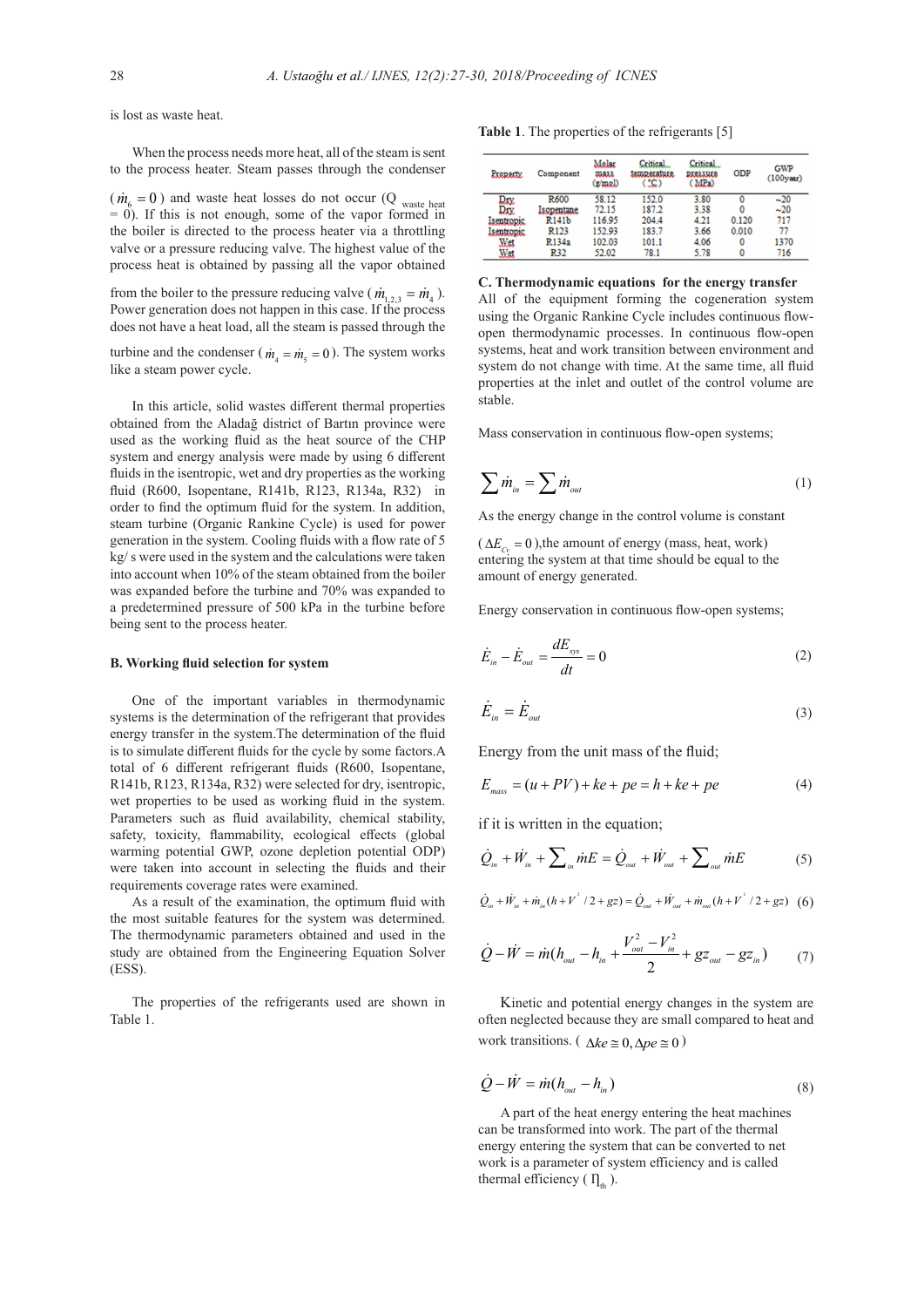The desired result in the heat engines is the net work, the required value, the net amount of heat given to the system working fluid.

The thermal efficiency defined as;

$$
thermal efficiency = \frac{net \, work \, obtained}{total \, incoming \, heat} \tag{9}
$$

$$
\Pi_{\text{th}} = \frac{\dot{W}_{net}}{\dot{Q}_{\text{incomig heat}}}
$$
\n(10)

#### **D.Conditions for the CHP Calculation**

**Table 2**. Input parameters to the system

| <b>Parameters</b>                            | <b>Values</b>     |  |
|----------------------------------------------|-------------------|--|
| Inlet temperature of heat source             | 150 °C.           |  |
| Ambient temperature                          | $25^{\circ}$ C.   |  |
| Cooling water temperature at the condenser   | $25^{\circ}$ C    |  |
| Mass flow of the heating fluid (Therminol55) | $10 \text{ kg/s}$ |  |
| Isentropic efficiency of the pump1,2         | 0.85              |  |
| Isentropic efficiency of the turbine         | 0.85              |  |
| Efficiency of the boiler                     | 0.95              |  |
| Mass flow of the working fluid               | $5 \text{ kg/s}$  |  |
| Isobaric heat capacity (Therminol55)         | $2.17$ kJ/kg.K    |  |
| Isobaric heat capacity cooling water         | $4.179$ kJ/kg.K   |  |
| Boiler pressure                              | 10 MPa            |  |
| Interval pressure                            | 500 kPa           |  |
| Condenser pressure                           | 10 kPa            |  |
| System runtime                               | 12 hour           |  |

## **RESULTS AND DISCUSSION**

The Engineering Equation Solver (EES), which is useful when analyzing the system, is taken from the written program. The parameters used in the cycle energy analysis are shown in Table 2.

Figure 2 shows the effect of the evaporator pressure on the overall thermal efficiency for system. As a result of the comparative analysis, the efficiency of dry (R600- Isopentane) fluids were lower than those of isentropic (R141b-R123) and wet fluids (R134a-R32) at the same evaporator pressure values.

When the evaporator pressure increases from 700kPa to 10MPa this ratio increased from 79.56% to 81.9% for R600a and from 78.52% to 80.13% for Isopentane.

The lowest values were observed for isentropic fluids at the same pressures after the dry fluids. As the pressure increased, efficiency of 141b and R123 increased by 2.22% and 2.19%, respectively and it was determined that the values and changes of two fluids are very close to each other under the same conditions.

The highest efficiency values were seen in wet liquids. The efficiency at maximum pressure is 84.86% at R134a and 85.17% at R32.



**Figure 2**. Exchange of overall thermal efficiency with Evaporator Pressure

 Figure 3 shows the effect of the evaporator pressure on the thermal efficiency of ORC. The increase in pressure boosted the ORC efficiency and this increase was read at least in Isopentane (7.115% - 16.09%) and maximum in R32 (9.02% - 25.12%) .The highest efficiency values were recorded at R32 (9.02% at 700 kPa, 25.12% at 10 MPa).



**Figure 3**.Exchange of ORC thermal efficiency with Evaporator Pressure

## **CONCLUSION**

In this study, the energy analysis of the combined heat power systems (CHP) was carried out using EES. To evaluate the CHP program was written at EES.

The increase in evaporative pressure has increased system efficiency. This increase has more impact on overall efficiency than ORC efficiency.

The high overall efficiency values of the system have shown that the use of cogeneration systems provides a better utilization of energy than systems where heat and power are produced separately.

The use of solid waste fueled cogeneration system in this study is of great importance for clean and efficient energy production.

The cooling fluid to be used is selected for the system to work in optimum conditions. It has been observed that under the same conditions, the R32 refrigerant is advantageous over other refrigerants in terms of both ORC and overall